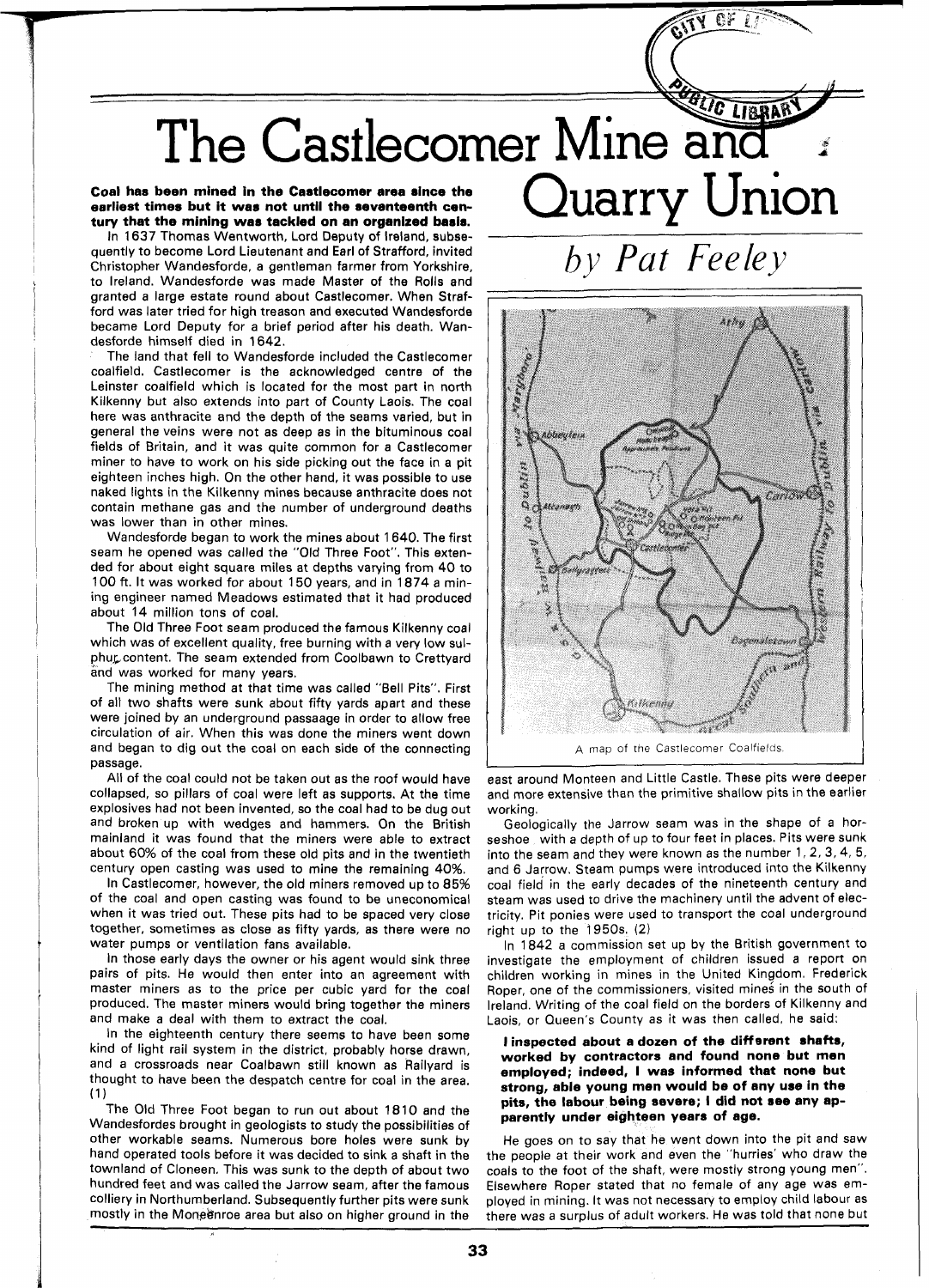'strong, able young men would be of any use in the pits, the labour being severe'. He described the 'hurries' in the collieries of Kilkenny - Queen's County going along.. .

**the narrow low passages of seldom more than three feet high and often less, on their hands and feet, the body stretched out, they drew the sledges, on which wooden boxes containing the coals ere placed, by a girdle round the loins and a long chain fastened to the sledge going down between the legs. It was a matter of wonderment to me how these 'hurries', many of whom were stout men upwards of six feet high, could manage to get along these very narrow low passages at such a rate as they do.** 

Roper himself found it difficult to crawl through the passages. The 'hurries' complained that their work was very hard, there were neither railways nor tramways in the pits and that boxes of coal had to be pulled along the uneven ground on sledges. Strong men were required for this kind of heavy work. **(3)** 

Just before the outbreak of the first World War another seam was discovered at Skehana. This was first worked at a pit in West Skehana and then at the Deerpark, which opened in 1924. This coal proved to be of a high quality and compared with the best anthracite found anywhere in the world being practically free of sulphur and of good heating power.

By the early nineteen thirties there were five major pits in the Castlecomer coalfield, the Jarrow, the Deerpark, the Rock Bog, the Monteen and the Vera, named after the Wandesfordes eldest daughter. The Wandesfordes owned, and, except for brief periods of leasing, ran the mines. In the late 1880s Captain R.H. Prior-Wandesforde inherited the family estate. He inherited a position of great power in the area. The family had amassed a substantial fortune from mining and owned thousands of acres of woodland and farmland as well as the game apd fishing rights of this land. The Captain had a great interest in the mines and carried out considerable expansions. He had an overhead ropeway constructed connecting the various mines so that the coal could be brought together at a point in the Deerpark where there was a terminus for a branch line that carried it to Kilkenny. He was a paternal autocrat who looked on the miners not so much as his employees but as his people. In manner he was withdrawn and reserved, and regarded by the men as stern and hard.

Most of the miners in the nineteen twenties saw him as their total lord and master, determining salaries and conditions. Normally the agent or his officials presented them with a contract and they accepted what they were offered. The family boasted of never having yielded to pressure or to strikes.

In the late 'twenties the colliers were paid 6/6 a ton for "clean coal", coal of a certain quality and size. For the best of the fine stuff that passed through an  $1\frac{1}{4}$ " screen they received 6d a ton. Wages were linked to the market price of the coal. If the price rose the miners got an increase, if it fell their wages were reduced. They did not regard this as unfair at the time but wage reductions when they did come undoubtedly brought with them hardship and suffering. Drawers, jobbers, trammers and others were paid less than colliers on a sliding scale.

A collier, Jimmy Walshe, was paid as follows for the week ending December 15, 1928.

|                           | f S D           |
|---------------------------|-----------------|
| 12 tons $3$ cwts $. 11/2$ | 6 15 8          |
| 1 tons 12 cwts $, 7/-$    | 11 <sub>3</sub> |
| 4 tons 0 cwts , $2/-$     | 80              |
| 2 vds 0 ft. cutting       | 88              |
|                           |                 |

### **Total earnings 8 3 7**

From his wages the miner had to pay for fuses, gelignite, candles, detonators and so on. The rent was deducted, as was a weekly payment towards the church then being built in Moneenroe. Walshe's take home pay after total deductions for the week ending December 15 came to £4.0s.11d, less than half his total earnings.



Jimmy Walshe's paysheet, 15 December, 1928.

There was also dissatisfaction about housing conditions and the lack of washing and showering facilities. The management were blamed for accidents and fatalities in the pits, and miners from England and Scotland who came to work there from time to time regarded the working conditions as greatly inferior to those in Britain.

In the nineteen twenties a miners' leader named Nicholas (Nixie) Boran emerged. Boran was born at Massford, the site of the Jarrow coal seam, in 1903. Like the children of other mining families, he was sent into the pits while still a child and began work as a trammer's assistant at the Modubeagh colliery, Co. Laois at the age of fourteen. From  $1919$  to  $1921$ Boran was tending pumps in the pits at Glenmullen.

Boran learned the art of 'gunning a tram'at the Modubeagh colliery for 4 shillings a day. When he went to work at Glenmullen he was earning 4s 3d for a ten-hour day. In his teens he joined the I.R.A. and took the republican side in the Civil War in which he was wounded and hospitalised in Limerick. He was admitted to hospital under an assumed name and was said to be suffering from wounds sustained in an accident involving a hayknife. The Catholic Bishop of Limerick visited the hospital, spoke to him and discovered he was not who he said he was. Boran had to be rescued from hospital by Dan Breen and Dinny Lacy. So, although still a very young man in 1930, in the Castlecomer area he was something of a folk hero. (4)

Boran was a man of intelligence, Courage and determination, a man with a mission, to improve the working and living conditions of the Kilkenny miners. In the late nineteen twenties he was attracted towards communism and a branch of the Revolutionary Workers' Group was formed in the mines in 1930. The first members were Boran himself, Paddy O'Carroll and Jimmy and Tom Walshe. The miners were invited to send a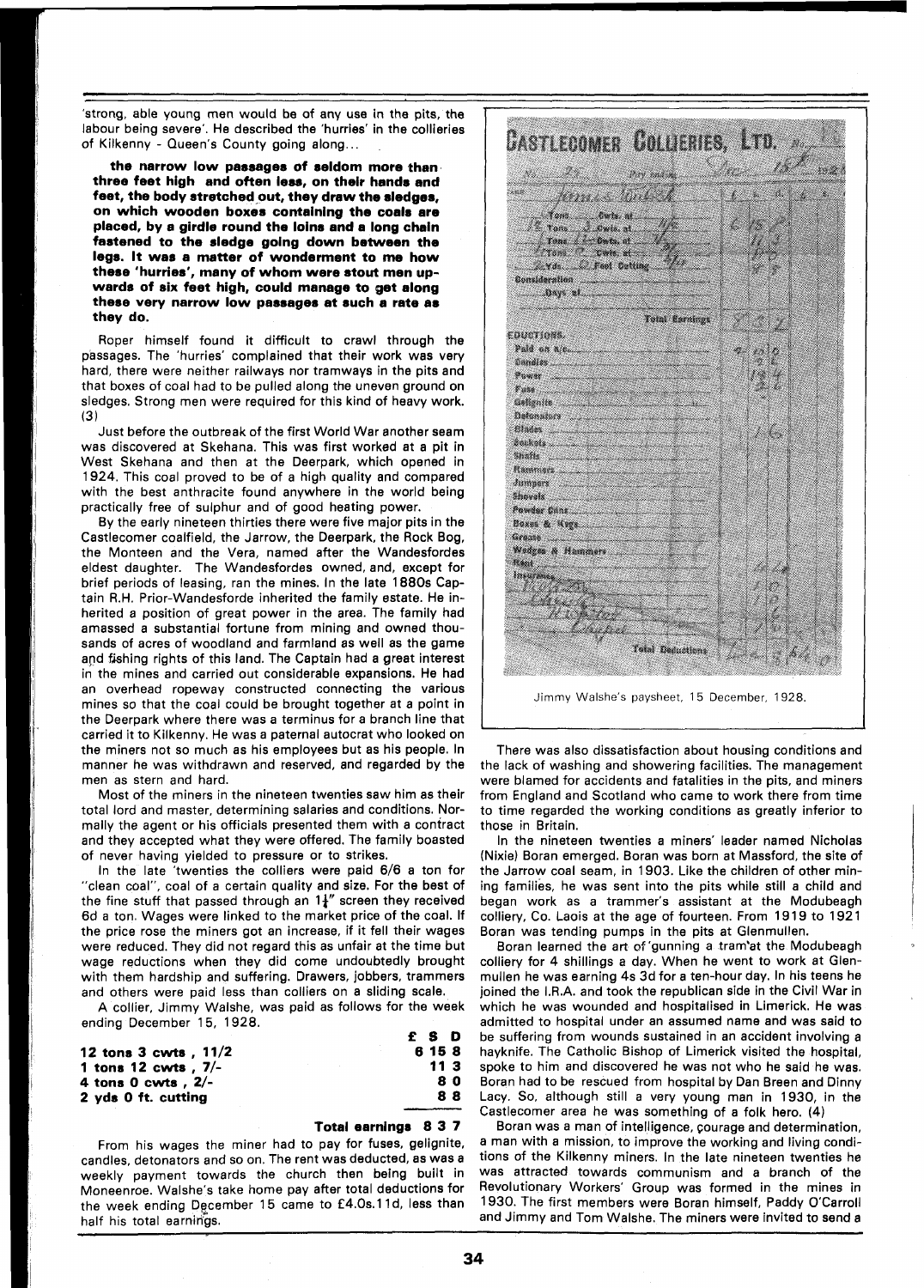delegate to the congress of the Red International of Labour Unions, held in Moscow in August 1930. Boran was selected as a delegate but was refused a visa by the government, against which he had fought during the Civil War. However, he was smuggled out of the country, on a ship with a cargo of cement, and succeeded in reaching Russia where he stayed for three months. During these months he travelled extensively in the country, up to the great mineral centre of the Urals, to Samara where he visited collective, state and commune farms and then down to the coal mining area in the Donetz Basin. In between he lived in either Moscow or Leningrad where he met and talked to revolutionaries, including Irish students at the Lenin school in Moscow. After three months he left Russia for Ireland.

Boran returned from Moscow at the end of November. When the bus in which he was travelling came to Crettyard, Co. Kilkenny,it was boarded by two guards, one of them a sergeant. They told him they were taking him for questioning to the police barracks at Massford. Boran's followers and supporters had gathered at Railyard to welcome him, and he was cheered and applauded when the bus stopped. The crowd protested at his detention, jeered the police and followed the bus to Massford.

In the barracks he was searched, all his belongings were carefully scrutinised and his passport was examined. Detective-Officer Spain questioned him about his absence and on how he had travelled to Russia and back. Boran refused to answer any questions. The miners had waited outside and when he emerged they cheered and then walked him home. He told them of his adventures and of the difficulties he had encountered on his journey to and from Russia. (5)

On the following Sunday Fr. Cavanagh, the parish priest of Clogh, preached during Mass against communism in Moneenroe, he referred to Boran and his trip to Moscow which he said had been paid for in "red gold". In the week that followed the priests visited the schools of the parish and spoke to the children on the evils of Russian communism. Boran had a meeting of his own on the following Sunday and gave a detailed account of what he saw and heard during his three months in Russia.

After his return, Boran began directing his energies to the foundation of a miners' union. Up to then the unionised miners in the pits - many of the colliery workers belonged to no union were members of the lrish Transport and General Workers Union. The general feeling about the Transport Union at the time

**iu** 

was that it knew little about mining and did not understand miners' problems. Across the channel the British miners had their own union, and some of the Kilkenny miners felt that they also should have a union of their own. The communist leaders encouraged and supported this idea, seeing in it a possibility for Ireland's first red union: Boran himself was familiar with the United Mine Workers Union in Scotland and is believed to have used it as the prototype for the Kilkenny union.

Bob Stewart, a prominent member of the British Communist Party, and a leader of the Scottish miners with a wide knowledge of mining and miners' unions was in Moneenroe in December 1930 to give advice and help in setting up the new union. He told them to expect total opposition from the combined forces of church and'state, congratulated them on their fighting spirit and encouraged them to be ambitious, pointing out that there was a wide field of unorganized workers in mining and quarrying and that these could become a base on which to build a really big union. (6)

The union was officially launched on the evening of Wednesday December 3, 1930 in Moneenroe - the heart of the mining district.

The first item on the agenda was the forming and naming of the new union. On the motionof J. Buggy it was decided that it was to be known as the Castlecomer Workers' Union. This was to subsequently cause some confusion, with Boran having to write to the **Kilkenny Journal** to point out that they were not affiliated in any way to the Workers' Union of Ireland, Larkin's union. Probably because of this the union was later renamed and came to be known as the lrish Mine and Quarry Workers' Union or the lrish Mine Quarry and Allied Workers' Union. People in the area called it simply the Mine and Quarry Union.

From the beginning there was no attempt made to pretend that the new union was politically non-alligned. The two other items on the agenda were the formation of a Revolutionary Workers' Group and local sales of the **Workem' Voice.** Speaking at the meeting Boran dealt with local opposition to the paper, the difficulties in distribution and its importance in the overall scheme of what was to be done. To increase sales the area was divided into districts. Again on Boran's advice it was decided to set up a branch of the R.W.G. to give political guidance to the union. (7) So from the beginning it was publicly seen to be a communist union and as such could expect total opposition from the clergy, the majority of the local population,



35